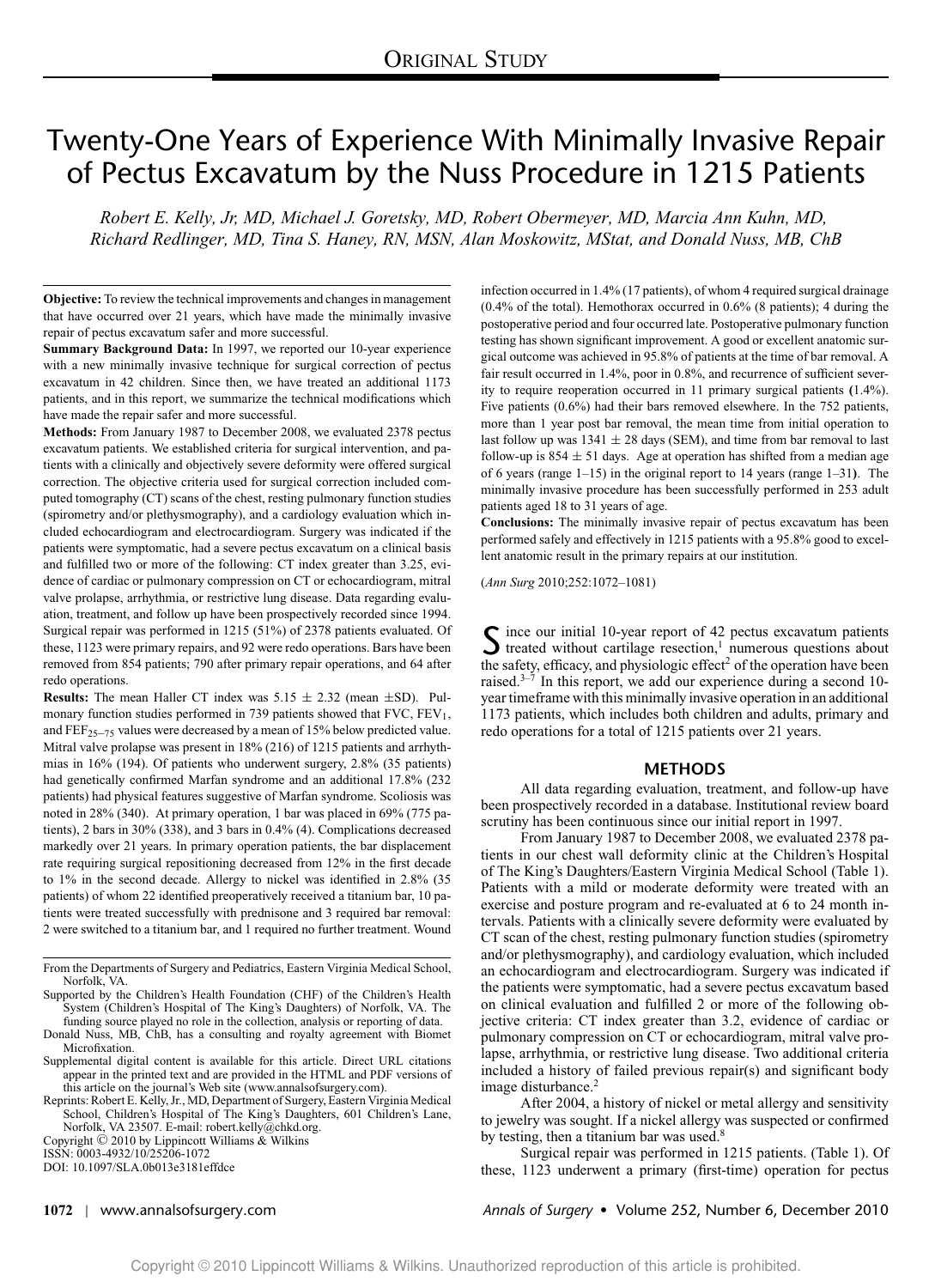#### **TABLE 1.** Patients Treated 1987 – 2008

- 2378 patients evaluated for chest wall deformity as of December 31, 2008
- 1215 patients underwent pectus excavatum repair
- 1123 patients underwent primary operations
- 92 patients underwent redo operations:
	- 47 failed Nuss procedures
	- 40 failed Ravitch procedures
	- 3 failed Nuss and Ravitch procedures
- 2 failed Leonard procedures
- 790 primary patients post bar removal.

2378 patients were evaluated for chest wall deformity between 1987 and 2008 and 51% (1215) of these underwent surgical repair. When only patients from our own region were evaluated, the surgical rate was 33%.

excavatum. These patients are the subject of this report. Ninetytwo patients underwent minimally invasive repair following a previous attempt at surgical correction of pectus excavatum by various methods elsewhere; apart from a few general results, they will be reported separately.

Age at surgery was from 1 to 31 years of age. The median age for repair has shifted from a median of 6 years in the first decade to a median of 14 years in the second decade. (Figs. 1A & 1B). This shift has occurred both because of an older age at referral and our preference for repair at the beginning of puberty. However, patients who presented with a severe pectus excavatum and exhibited evidence of cardiac and/or pulmonary compression were repaired at any age, provided they fulfilled the abovementioned criteria for surgical correction, because of the known tendency of pectus excavatum to progress with growth.

During the early learning experience in the 1980s, the bar was sometimes removed between 9 and 18 months after placement, which was too soon, and several patients developed a recurrence. As a result, since 1990, all patients have kept their bar in place for 2 to 4 years depending on the amount of growth. Patients who grew more than 8 inches underwent earlier bar removal.

During the first decade as the operative technique evolved, the incision was moved from the anterior chest wall to 2 small lateral thoracic incisions between the middle and anterior axillary lines and a new, stronger and more streamlined bar was created. In the second decade, new instruments were specially created for the procedure to improve substernal tunnel creation (introducer), to simplify bar rotation (bar flipper), to prevent bar displacement (stabilizer), and 2 new bar benders (1 hand held and 1 table top) were designed to assist with bar bending. Technical aspects of our current approach have been described recently<sup>9</sup> and include:

- 1. Routine use of unilateral or bilateral thoracoscopy with  $CO<sub>2</sub>$  insufflation for better visualization and safety.
- 2. Multiple techniques for minimizing risk when dissecting between the heart and the sternum in an extremely deep defect, which include:
- (a) Dissecting the first of 2 transmediastinal tunnels superior to the deepest part of the chest wall depression. After passing the first introducer or tunneling device through the substernal tunnel, it is left in place to keep the sternum elevated while tunneling under the now significantly elevated deepest point of the depression.
- (b) Off-label use of the chest suction cup to elevate the sternum,<sup>10</sup> and
- (c) Elevating the sternum manually through an infraxiphoid incision.<sup>11</sup>
- 3. The use of titanium bars when metal allergy is identified. $8$
- 4. Choosing a bar length which is 1 inch (2.5 cm) shorter than the measurement from right to left midaxillary line.



**FIGURE 1.** A, Age at primary surgery first decade: 1987–1996. B, Age at primary surgery 1987–2008.

- 5. More frequent use of a second bar, especially in older patients, in patients who have a diffuse (saucer-type) deformity, a asymmetric deformity, and in patients with connective tissue disorders.
- 6. Bar stabilization and fixation by attaching a metal stabilizer on the left and placing multiple pericostal PDS sutures around the bar and underlying ribs under thoracoscopic guidance on the right and, if possible, on the left side. We no longer use the absorbable stabilizer introduced in 2004 because inflammatory reactions in some patients caused it to be withdrawn from the market.<sup>9,12-14</sup>

Postoperative pain management has undergone radical revision since the minimally invasive procedure was first developed in the 1980s. After a multicenter study at 10 North American medical centers performing both open and closed techniques reported that both techniques may result in pain scores of 8 on a scale of 10, we completely restructured our pain management program.<sup>15</sup> First, every effort is made to preempt the pain cascade and to allay fear. Patient and parents meet with the anesthesiologist at least 1 day before surgery to discuss epidural analgesia and postoperative pain management and are given a tour of the facility by child life specialists. An oral sedative is prescribed for the night before surgery and midazolam is given 45 minutes before transportation to the operating room. As soon as the epidural is in place, the patient receives fentanyl and bupivacaine via the epidural catheter and a first intravenous dose of ketorolac. To prevent postanesthesia agitation, the patient receives midazolam at the end of surgery, so that emergence from anesthesia is slow and gentle. Ketorolac is administered for 4 days.<sup>16,17</sup> While receiving ketorolac patients are maintained on intravenous fluids and acid-secretion blocking drugs to prevent the potential renal and gastrointestinal side effects of this NSAID.18 In addition, blood urea

#### © 2010 Lippincott Williams & Wilkins

# <sup>C</sup> *2010 Lippincott Williams & Wilkins* www.annalsofsurgery.com | **1073**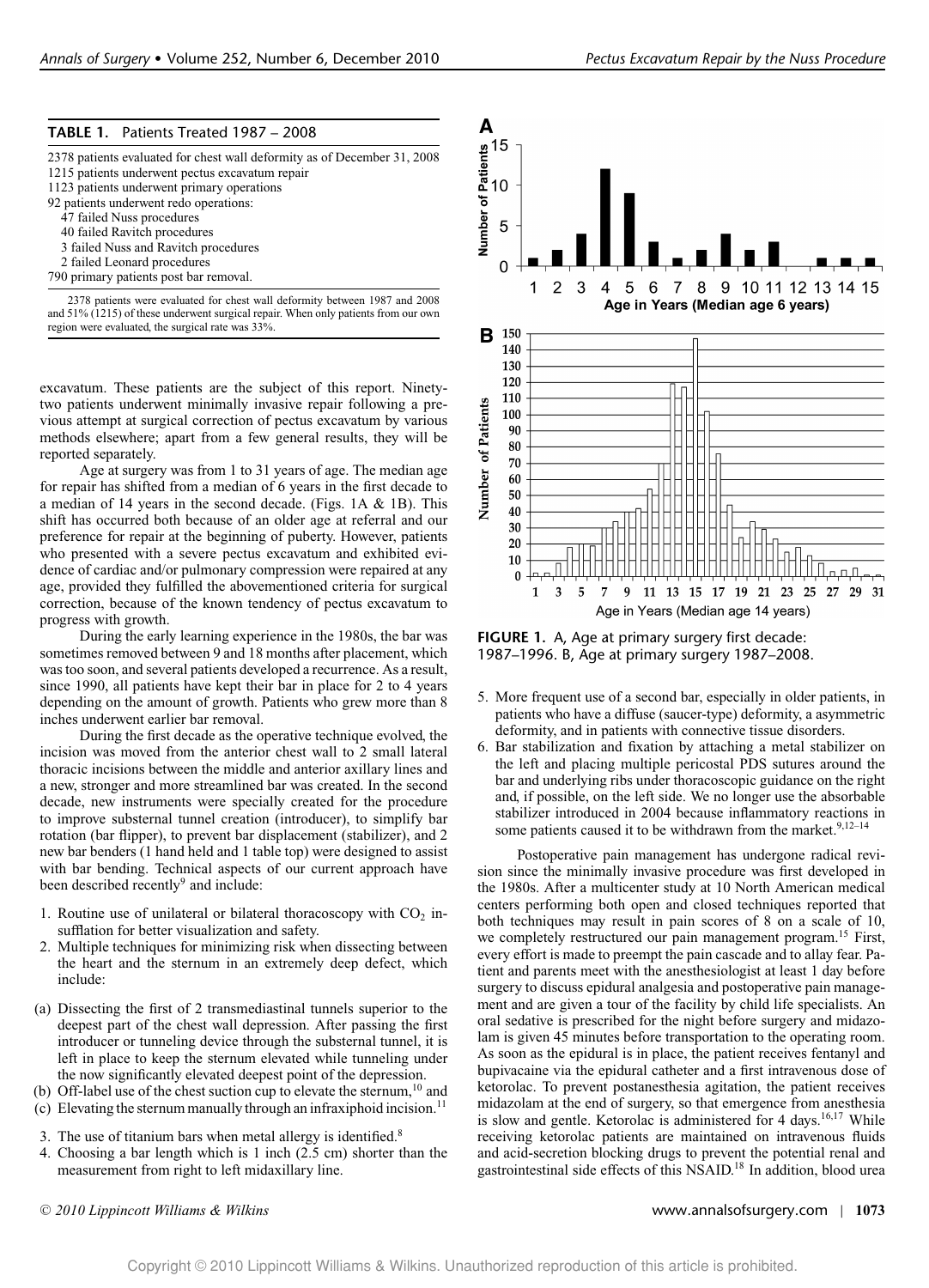nitrogen and creatinine monitored on day 1 and 3, and if elevated ketorolac is discontinued. On the third post operative day the PCA infusion is discontinued and the patient is switched to oral pain medications consisting of oxycodone combinations (Lortab or Percocet), muscle relaxants (either Robaxin or diazepam) and ibuprofen. Breakthrough pain is treated with intravenous morphine. Patients are discharged on either the fourth or fifth postoperative day on the same oral pain medications with instructions to wean off them as soon as possible. At this time, we no longer use epidural analgesia.

Deep breathing with the use of an incentive spirometer and ambulation are begun the first postoperative day with the assistance of physical therapists. By discharge from hospital, on day 4 or 5, patients are walking and doing activities of daily life. Patients 12 years old and younger, are encouraged to wean off all their pain meds by 7 to 10 days from the time of surgery. Teenagers and adult patients generally require 2 to 3 weeks. All patients are expected to be off all pain medicine by 4 weeks after operation.

For the first 6 weeks after surgery, patients are encouraged to do deep breathing exercises at least 3 times a day and walk as much as possible. Patients may return to school 2 to 3 weeks after surgery. After 6 weeks, gradual resumption of other physical activity is encouraged. Competitive sports are permitted after 3 months. Heavy contact sports such as boxing, football, and hockey are not permitted when the bar is in place, but are allowed 2 weeks after bar removal.

Postoperative evaluations occur at approximately 1, 6, 24 months, and annually until the bar has been removed. Bars are removed electively between 2 and 4 years after placement and patients are encouraged to continue with deep breathing and aerobic activities after bar removal.

Bar removal is performed under general anesthesia using positive end expiratory pressure (PEEP) to prevent pneumothorax. Our current removal technique includes opening both incisions, mobilizing both bar ends, removing the wire and stabilizer, and straightening the bar with a Malti bender or the Biomet bar flippers.<sup>19</sup> After assuring that the straightened bar moves easily in its fibrous capsule, the bar is removed by slowly pulling it laterally with a bone hook placed through the end hole of the bar. Careful attention is paid to all the monitored vital signs especially the electrocardiogram while mobilizing and extracting the bar.

Every effort is made to examine or contact patients annually until they have stopped growing. Since many have come from a distance, late postoperative follow-up has been challenging. When patients return for checkup both patients and parents are asked to complete a survey regarding their assessment of the results, residual symptoms, their compliance with postoperative exercise instructions, and their willingness to go through the procedure again. (see Appendix I, Supplemental Digital Content 1, online only, available at: http://links.lww.com/SLA/A79).

Recurrence is generally evident on physical examination, but is verified radiographically. Pulmonary function is measured during post-operative visits after correction and during visits after bar removal.

## **RESULTS**

Although patients are referred to our center from other regions because they suffer from very severe deformities, only 51% of the total group of patients evaluated were found to warrant surgery after extensive radiographic and clinical evaluation, based on our objective criteria. When only patients from our own region were evaluated, the surgical rate was even lower at 33%.

CT scanning done as per protocol in neutral chest position, showed a median Haller index of  $5.15 \pm 2.32$  (mean  $\pm$  SD) for the group that underwent surgery.

Pulmonary function studies were obtained in 739 patients prior to operation (Figs. 2A–C). These static (not exercise) studies showed that the median percent predicted value had shifted significantly from 100% in the normal population to 88% for FVC, and 83% for both FEV<sub>1</sub> and FEF<sub>25</sub>-75 ( $P < 0.001$ ). In a cohort of 66 patients with a median age of 19 years (range 10–30) who had pulmonary function studies before repair and more than 1 year after bar removal, median FVC improved from 88% to 92% of predicted value (*P* < 0.001); FEV<sub>1</sub> improved from 83% to 88% predicted value ( $P =$ 0.01); and  $FEF_{25=-75}$  improved from 81% to 87% predicted value  $(P =$  not significant), all by paired *t* test. In the normal population, 80% predicted value was chosen to be 2 standard deviations below the mean, and less than 5% of the population has values below "80% predicted."

Preoperative cardiology evaluation showed dysrhythmia in 16% of our series, including first-degree heart block, right bundle branch block, and Wolff-Parkinson-White syndrome.<sup>2,20</sup> Preoperative echocardiogram showed mitral valve prolapse (MVP) in 18% (216 patients). Forty-four of the patients with preoperative MVP underwent echocardiogram after surgical correction of pectus excavatum, and 20 (44%) had resolution of the MVP.

Marfan syndrome was confirmed in 2.8% (35), and an additional 17.8% (232) of the patients had features highly suggestive of Marfan syndrome ("Marfanoid features") but did not have genetic confirmation of the diagnosis. Marfan patients had a more severe deformity with a median CT index of 8.75 (vs. 5.15 for the group as a whole) and they required 2 bars to correct the deformity in 58% of patients (vs. 29%). Marfan patients had a higher incidence of postoperative infection (6% vs. 1.3%), but, despite the increased severity of the deformity, the patients had a similar outcome: 96% vs 95% good to excellent outcome.<sup>21</sup>

Scoliosis was identified on examination in 28% (340) of the patients. No radiographic evaluation or treatment of scoliosis was undertaken by our clinic. If the patients were prepubertal then the pectus excavatum was usually repaired first, if indicated, and if the patients were post pubertal then the scoliosis was repaired first. The 2 procedures were not performed synchronously.

A family history of pectus excavatum was present in 44% (532) of the patients. Genetic evaluation of a subset of these patients (34 families with 2 affected siblings) showed that inheritance occurs by different mechanisms in different kindreds: some families had autosomal dominant transmission; less frequent were autosomal recessive, x-linked, or multifactorial transmission.22

In this series of 1123 primary repair patients, 69.3% (775) had 1 bar placed, 30.3% (338) had 2 bars placed and 0.4% (4 patients) had 3 bars placed. As recently as 2001, when Croitoru reviewed our experience up to that time, 87.5% of patients received only 1 bar and 12.5% received 2 bars.<sup>14</sup> The increase in multiple bar placements has occurred especially among older patients, redo patients, Marfan patients, and patients with a diffuse depression. (In patients aged 18– 31, the incidence of 2 bars was 51%.) Estimated blood loss was a mean of 10 mL. Median length of stay was 5 days (range, 3–14**).**

Early and late postoperative complications of primary surgical repairs are summarized in Table 2 and 3. Pneumothoraces with and without chest tube placement are included even though they are an integral part of the procedure and for the most part resolved spontaneously without requiring additional intervention or prolonging hospital stay. Horner syndrome is also included, even though not a true complication, because it is a known reversible side effect of epidural infusion. Hemothorax noted on chest X-ray on the morning after surgery occurred in 4 patients, who underwent thoracoscopy to find the source of the bleeding. Active bleeding had ceased but it appeared to have come from an intercostal vein in 2 patients, from the mediastinum in 1 and from an internal mammary

1074 | www.annalsofsurgery.com

<sup>C</sup> *2010 Lippincott Williams & Wilkins*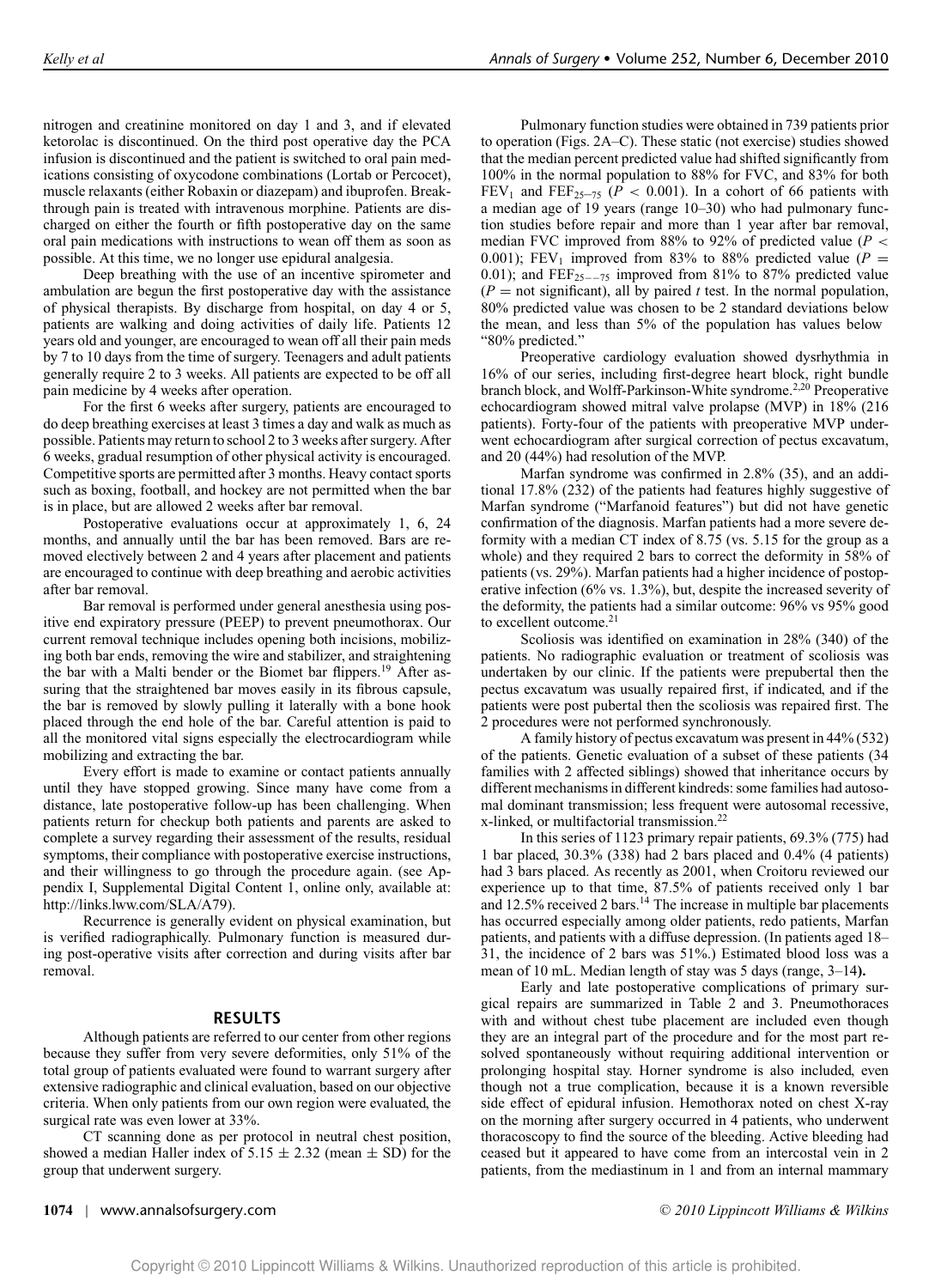

Pre-operative FVC in 739 patients demonstrating marked Shift to the left with median percent predicted value of 88%.



**Percent Predicted Value** Pre-operative FEF<sub>25%-75%</sub> in 739 patients demonstrated marked shift to the left with median value of 81% of predicted value.

vessel in 1. None required transfusion. Pericarditis occurred in 5 patients, all prior to 2003 at which time more rigorous screening for nickel allergy was instituted. The patients responded to indomethacin and prednisone. One required catheter drainage of the pericardium. Lower extremity paralysis occurred in 1 patient following thoracic epidural catheter placement. Extensive evaluation showed no technical fault. The patient has regained the ability to walk, but still requires bladder catheterization. There were no perioperative or late deaths. Significant early complications were infrequent. Using the Clavien-Dindo Severity Grading System, most of **FIGURE 2.** A, Distribution of FVC in pectus excavatum patients. B, distribution of FEV1 in pectus excavatum patients. C, distribution of FEF 25% to 75% in pectus excavatum patients.

early primary repair complications fell into Grade I or II, with less than 1 percent grade III,  $2$  (<1%) grade IV, and no grade V (Clavien, 2009).

Late complications have required a more innovative approach including development of new instruments and included 6% of patients with Grade III Clavien-Dindo Severity Grading System, mostly bar shifts. (Table 3)

Bar displacement was a significant challenge at the beginning but has responded well to new techniques. Bar movement usually presents with sudden onset of pain, and visible subcutaneous

#### © 2010 Lippincott Williams & Wilkins

<sup>C</sup> *2010 Lippincott Williams & Wilkins* www.annalsofsurgery.com | **1075**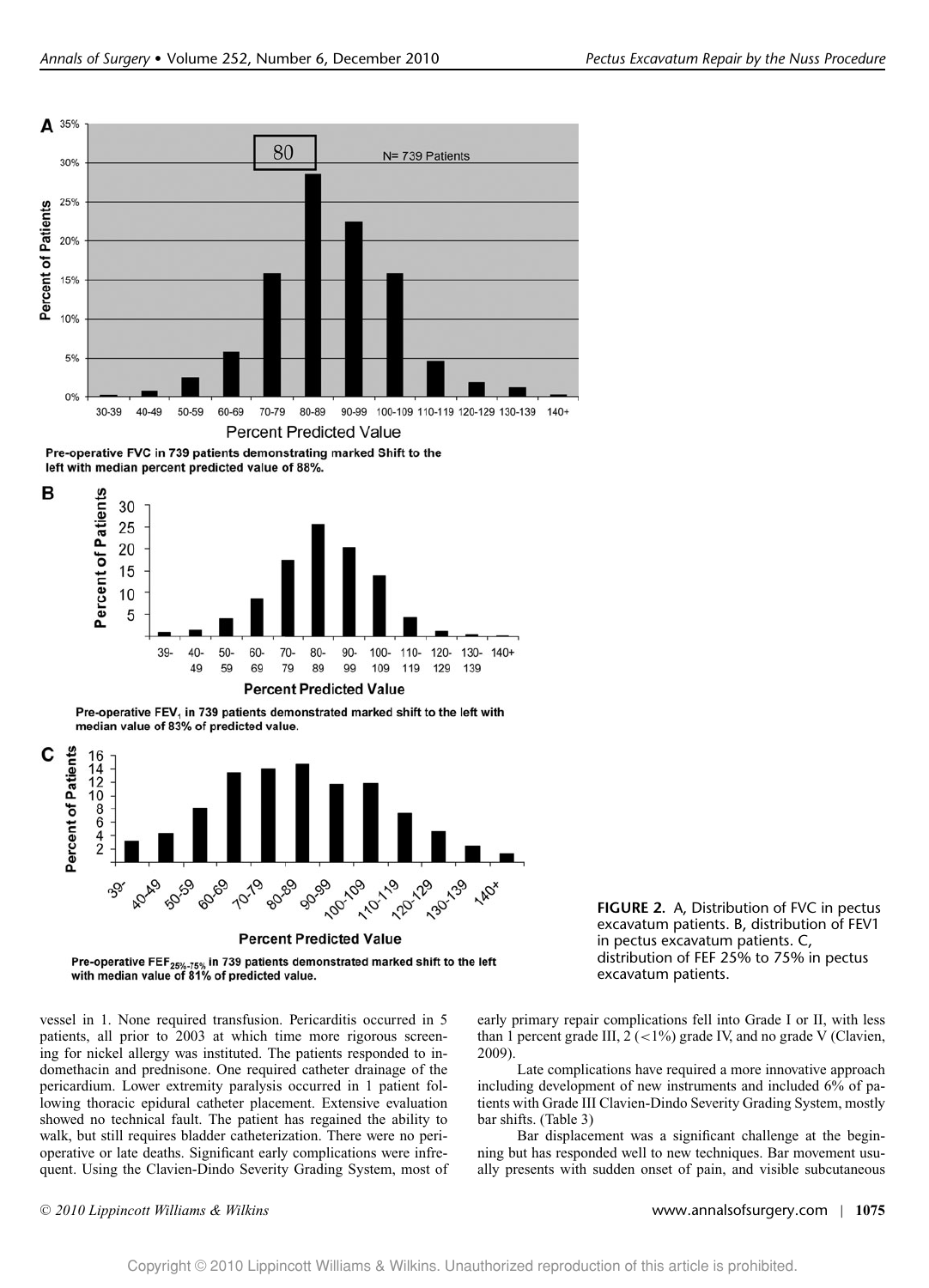| Pneumothorax with spontaneous resolution | $64.7\%$ (n = 727) |
|------------------------------------------|--------------------|
| Pneumothorax with chest tube             | $4.0\%$ (n = 45)   |
| Horner's syndrome                        | $15.5\%$ (n = 174) |
| Drug reaction                            | $3.2\%$ (n = 36)   |
| Suture site infection                    | $1.0\%$ (n = 11)   |
| Pneumonia                                | $0.5\%$ (n = 6)    |
| Hemothorax                               | $0.5\%$ (n = 6)    |
| Pericarditis                             | $0.5\%$ (n = 5)    |
| Pleural effusion (requiring drainage)    | $0.3\%$ (n = 3)    |
| Death                                    | $0\%$              |
| Cardiac perforation                      | $0\%$              |

| <b>TABLE 2.</b> Early Postoperative Complications of |  |  |  |
|------------------------------------------------------|--|--|--|
| Primary Surgical Patients                            |  |  |  |

| <b>TABLE 3.</b> Late Postoperative Complications |                  |
|--------------------------------------------------|------------------|
| Bar displacements—total                          | 64/1123(5.7%)    |
| Bar displacements requiring revision             | $45/1123(4.0\%)$ |
| Overcorrection (none required surgery)           | 41/1123 (3.7%)   |
| Bar allergy (3 required bar removal)             | 35/1123 (3.1%)   |
| Recurrence                                       | $11/1123(1.0\%)$ |
| Bar infection—total                              | $6/1123(0.5\%)$  |
| Bar infection—required early removal             | $3/1123(0.3\%)$  |
| Hemothorax (post-traumatic)                      | $4/1123(0.4\%)$  |
| Lactosorb stabilizer inflammation                | $4/1123(0.4\%)$  |

protrusion, but there may also be gradual recurrence of the pectus excavatum. A chest x-ray was diagnostic; if the bar had shifted more than 15 degrees it usually required operative repositioning. Bar displacement occurred in 64 of 1123 patients (5.7%), of which 45 (4%) required repositioning. The displacement rate has decreased from 12% in the first decade to 2% in the last 5 years, of whom only half (1%) required repositioning of the bar (Fig. 3.)

Nickel allergy was identified in 35 (2.8%) patients. Since we reported this problem,<sup>8</sup> the complication has been successfully avoided by careful history taking, preoperative skin testing when indicated (Thin-layer Rapid Use Epicutaneous Test patch), and placement of a titanium bar rather than the usual surgical steel bar. Of the 35 patients who were diagnosed with nickel allergy, 22 (2% of the total patients) diagnosed preoperatively received titanium bars. Of the 13 patients who received steel bars and developed allergic reactions, 10 were treated successfully with low dose prednisone until erythrocyte sedimentation rate (ESR) and C-reactive protein (CRP) returned to normal. Three required bar removal. Of these, 1 required no further treatment and 2 received replacement titanium bars.

Wound infection was identified in 17 (1.5%) patients. Eleven were superficial infections which responded to antibiotics. They were treated until the ESR, CRP and white blood cell count (WBC) normalized. Six (0.5%) required surgical drainage; of those, 3 (0.27%) required early bar removal.

Late hemothorax occurred in 4 patients. Two were secondary to trauma (1 patient was assaulted and another fell out of an upper bunk). Two other patients presented with spontaneous hemothorax, but no source was found.

An absorbable bar stabilizer, constructed of polyglycolic acid, similar to implants widely used in craniofacial surgery for several years, was introduced in 2004. The device was intended to facilitate bar removal. We (as a high volume center) were asked by Biomet Microfixation to do a pilot study of 10 patients, which was begun in 2004. Around 2005, the absorbable stabilizer was introduced abroad. Subsequent reports of its use were favorable, $^{23}$  and 2006, before our pilot study was completed, the FDA gave approval for introduction

| <b>TABLE 4.</b> Results After Bar Removal Median |
|--------------------------------------------------|
| Follow-Up 854 Days Post Bar Removal              |

| Total no. primary patients           | 1123        |
|--------------------------------------|-------------|
| Total number with bar removed        | 790         |
| Excellent result                     | 674 (85.3%) |
| Good result                          | 83 (10.5%)  |
| Fair result                          | $11(1.4\%)$ |
| Poor result                          | $6(0.8\%)$  |
| Recurrence requiring re-do operation | $11(1.4\%)$ |
| No return                            | $5(0.6\%)$  |

of the absorbable stabilizer into general use in the United States. The 10 patients in the pilot study had no problems during the 3 years that the bars were in place. The original goal of our pilot study was achieved, since at the time of bar removal 3 years after implantation, bar removal was greatly facilitated as there was no scar tissue found at the sites of stabilizer implantation. However, as we began to use the production device, which was slightly different from the unpolished prototype used in the pilot study as it was harder and highly polished, we found that 12% (8-66) of patients developed wound inflammation several months after placement. Most resolved spontaneously but 4 required irrigation and debridement of the wounds and fragments of partially reabsorbed stabilizer material were evacuated. The manufacturer, Biomet Microfixation, voluntarily withdrew the product from the market as soon as these findings were reported to them. We reported this to the American Pediatric Surgical Association<sup>21</sup> at the May 2009 annual meeting, but that group felt that a journal report of the events was unnecessary since the product had already been withdrawn.

The pectus support bars currently remain in situ for 2 to 4 years. In the first decade, during our early experience in the 1980s some patients had their bars removed between 9 and 18 months postoperatively. Those patients had a high recurrence rate and form the majority of the group of 11 who required a redo operation. We initially thought that the recurrence was due to the young age at time of surgery but on further review it has become apparent that although age is an important factor in recurrence, duration of bar placement is even more important (Figs. 4A–C, 5).

There have been few significant complications associated with bar removal, which has been successfully accomplished as an outpatient procedure in 854 patients. Occasional small, insignificant pneumothoraces were noted, which required aspiration in 3 patients. Two patients had small (2–3 mm) residual wire fragments, and 1 patient developed a wound infection which responded to oral antibiotics.

There were 92 patients who presented with failed previous repairs. Of these, 47 were previous Nuss repairs, 40 previous open (Ravitch) repairs, 3 failed open and closed repairs and 2 failed Leonard type repairs ( Table 1). Eleven of these patients had their initial surgery at our hospital. Redo patients had significantly more frequent and more serious complications. Two patients who had previous open repairs with very deep and very rigid anterior chest walls (asphyxiating chondrodystrophy) suffered arrhythmic intraoperative cardiac arrest while attempting to elevate their anterior chest walls. They were both resuscitated. Reoperative patients, whether they have undergone Nuss, Ravitch, or Leonard repairs previously, all have pleural and pericardial adhesions as well as cardiac compression. A report on this more complex patient group was published 4 years ago, and will be updated separately.<sup>24</sup>

Apparently unrelated to operation has been occurrence of spontaneous pneumothorax due to blebs in 3 patients months after initial operation.

#### **1076** | www.annalsofsurgery.com -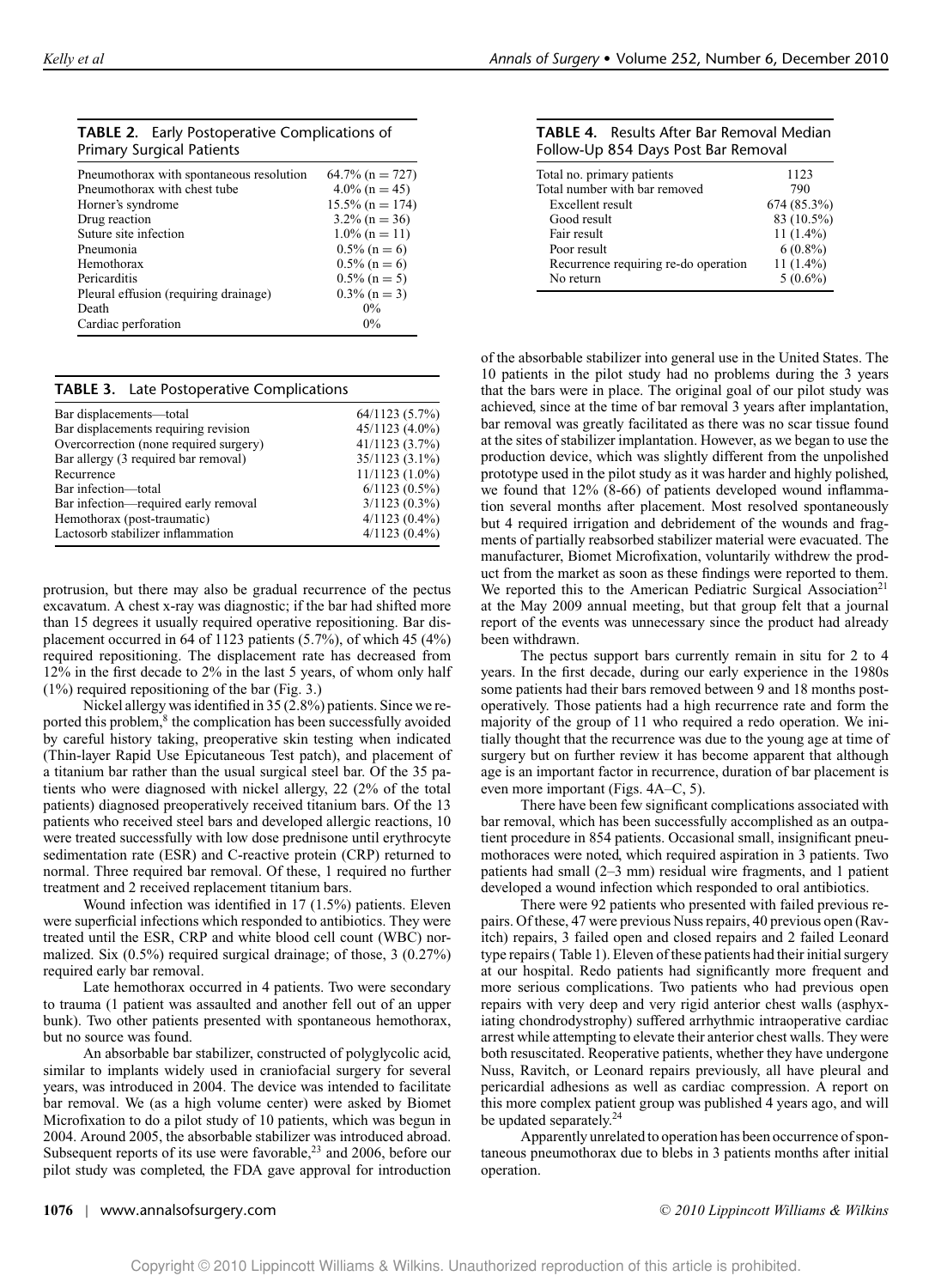



**FIGURE 3.** Bar displacement of primary surgical patients.

Anatomic results as judged by the operating surgeon at last follow-up for the 790 patients whose bars had been removed for a median follow-up time after bar removal of  $854 \pm 51$  days were as follows: 85.3% had an excellent result, 10.5% good, 1.4% fair, 0.8% poor, 1.4% failed and 0.6% (5 patients) underwent bar removal elsewhere. (See Table 4).

At postoperative office visits, patients and parents were asked to complete a patient satisfaction survey (Appendix I). A total of 798 patients filled out 1420 surveys, and 341 parents filled out 475 surveys (the form was requested at multiple postoperative visits).

Ninety-three percent of patients reported that they were either "very happy" or "happy" with the results. Only 1% of patients were "not at all happy." Ninety-two percent of parents were "very happy" or "happy", and 1% of parents were "not at all happy."

#### **DISCUSSION**

With the introduction of a minimally invasive technique for pectus excavatum repair in 1997, the number of patients presenting for surgical correction increased exponentially. Our series increased from 42 patients in the first 10 years to 1215 patients by the second decade, and other centers have noted similar increases, including those using the open technique.<sup>14</sup> As a result, cardio-pulmonary function studies of patients with pectus excavatum have expanded enormously. We believe that there is now compelling evidence of an adverse effect on the cardiac and respiratory system in severe pectus excavatum. (Figs.  $4A-C$ )<sup>25-29</sup> Historical support for this idea began in 1595, when Bauhinus described a pectus excavatum patient with dyspnea at rest. Sauerbruch, in 1913, performed a successful operation on a young man with a severe pectus excavatum who had been incapacitated by his deformity, but was able to return to work in his father's watch factory after resection of the chest wall depression.<sup>30</sup> More than 60 years ago, Ravitch and subsequently other surgeons reported paradoxical respiratory chest wall motion in infants with pectus excavatum and a relative inability to exercise.<sup>31</sup> Recently we and others have been able to document that there is perceived inability to exercise in this condition.15,25

Sigalet, et al. showed both a significant increase in cardiac stroke volume and cardiac output as well as an increase in pulmonary function studies after repair and after bar removal.<sup>27</sup> MVP occurs in only 1% of the normal pediatric population. However, MVP was identified in 18% of our patients and Shamberger reported a 45% incidence.<sup>32</sup>

Pectus excavatum patients are otherwise healthy and therefore the only physiologic explanation for decreased spirometry values is the chest wall malformation, since the pulmonary parenchyma and airways of the lung are not generally diseased. Asthma occurs in these children at the same rates as in the general population.<sup>25</sup>

Patient safety remains the most important obligation of any surgeon. All new operations carry not only a "learning curve" but undergo modifications over time. Pioneering an innovative approach without a suitable animal model, we attempted to establish objective criteria for the procedure, maximize the safety of the operation and cope with large numbers of surgeons wishing to adopt it, all without an instruction manual. A total of 120 surgeons observed the operation here in Norfolk during the first 5 years after the technique was first presented at the American Pediatric Surgical Association Annual Meeting in 1997. Some surgeons observed only 1 case, whereas others stayed longer. Subsequently, a significant number of patients came here after having had unsuccessful attempts at minimally invasive correction elsewhere. Most of these patients' surgeons had not observesd the operation here at Children's Hospital of The King's Daughters. In response to this problem, we developed a Pectus Excavatum Workshop, held at Eastern Virginia Medical School/Children's Hospital of The King's Daughters annually since 2003. More than 300 surgeons from 5 continents have availed themselves of the opportunity to study and observe the procedure. We are delighted to report that the number of patients with failed procedures arriving here has virtually ceased. What is especially gratifying is that the complication rate, both here and as reported by other centers, has fallen dramatically. Surgeons wishing to perform the minimally invasive procedure should be properly trained by taking either a course, or being mentored or proctored by an experienced surgeon.<sup>3,23</sup> We recommend that surgeons adhere to the objective criteria for patient selection.

We, and others, have reported on the complications of the minimally invasive pectus repair in numerous journals. Complications have been discussed at great length, both at medical meetings and in the literature.<sup>33,34</sup> As shown in this series of over a thousand patients, which includes our early learning curve going all the way back to the l980's, the complication rate of significant complications is low, and can be reduced even further by applying the approach developed over the 20-year time frame. The commonest significant complication is bar displacement requiring repositioning and that has now been reduced from a peak of 13% to 1% by the introduction

## © 2010 Lippincott Williams & Wilkins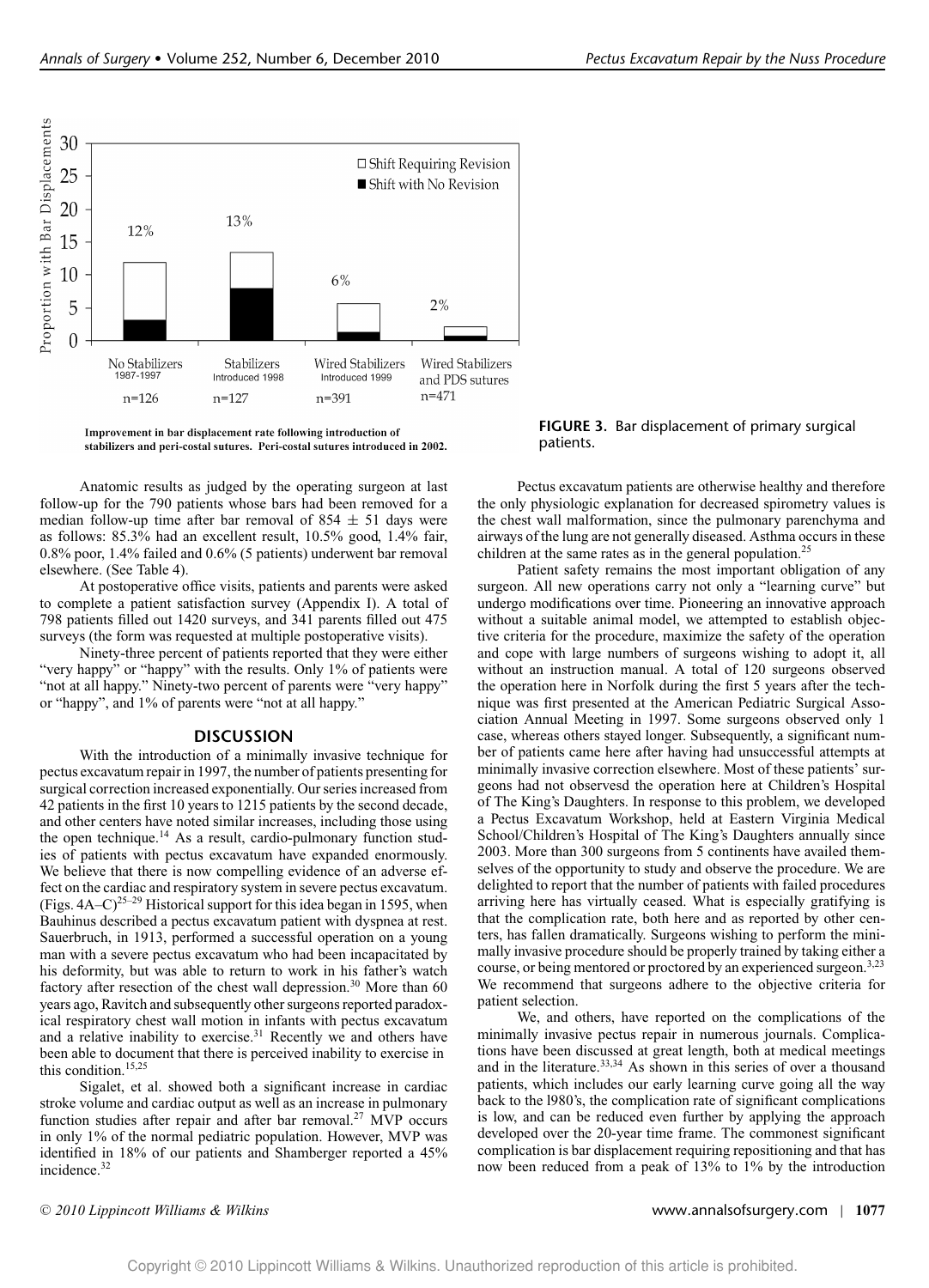

of metallic stabilizers in 1998, the use of pericostal double-thickness 0 PDS (polydioxanone) absorbable suture in 2002, correct length and configuration of the bar and correct placement.<sup>35,14</sup>

# **Bar Configuration**

The optimal shape of the supporting bar beneath the sternum is often a point of discussion. We favor a gentle semicircular curve laterally with a 2 to 4 cm flat segment in the center to support the sternum. (Fig. 6). Slight overcorrection of the depression is to be preferred to undercorrection because we believe it minimizes the risk of recurrence and to decreases the risk of buckling of the cartilages. Park et al favor an asymmetrically bent bar for patients with

**FIGURE 4.** A, Results by age after bar removal. B, results by age— January 1987 to December 1998. C, Results by age— January 1999, Present.

an asymmetric depression.<sup>36</sup> We have found that asymmetrically bent bars tend to be unstable and therefore we continue to use a symmetrically bent bar even in patients with an asymmetric deformity. Surgeons less practiced in bending the bar may benefit from having it shaped by the manufacturer using computer assisted degin/computer assisted manufacturing (CAD/CAM) techniques (Biomet Microfixation, Jacksonville, FL). However, use of (CAD/CAM) technology requires that a CT scan be sent to the manufacturer, and introduces extra expense.

In the initial series, most patients received only 1 bar (in 2001 87.5% received 1 bar and 12.5% received 2 bars), whereas in this series, 30% received 2 bars and, in the older patients (age < 18

## 1078 | www.annalsofsurgery.com

<sup>C</sup> *2010 Lippincott Williams & Wilkins*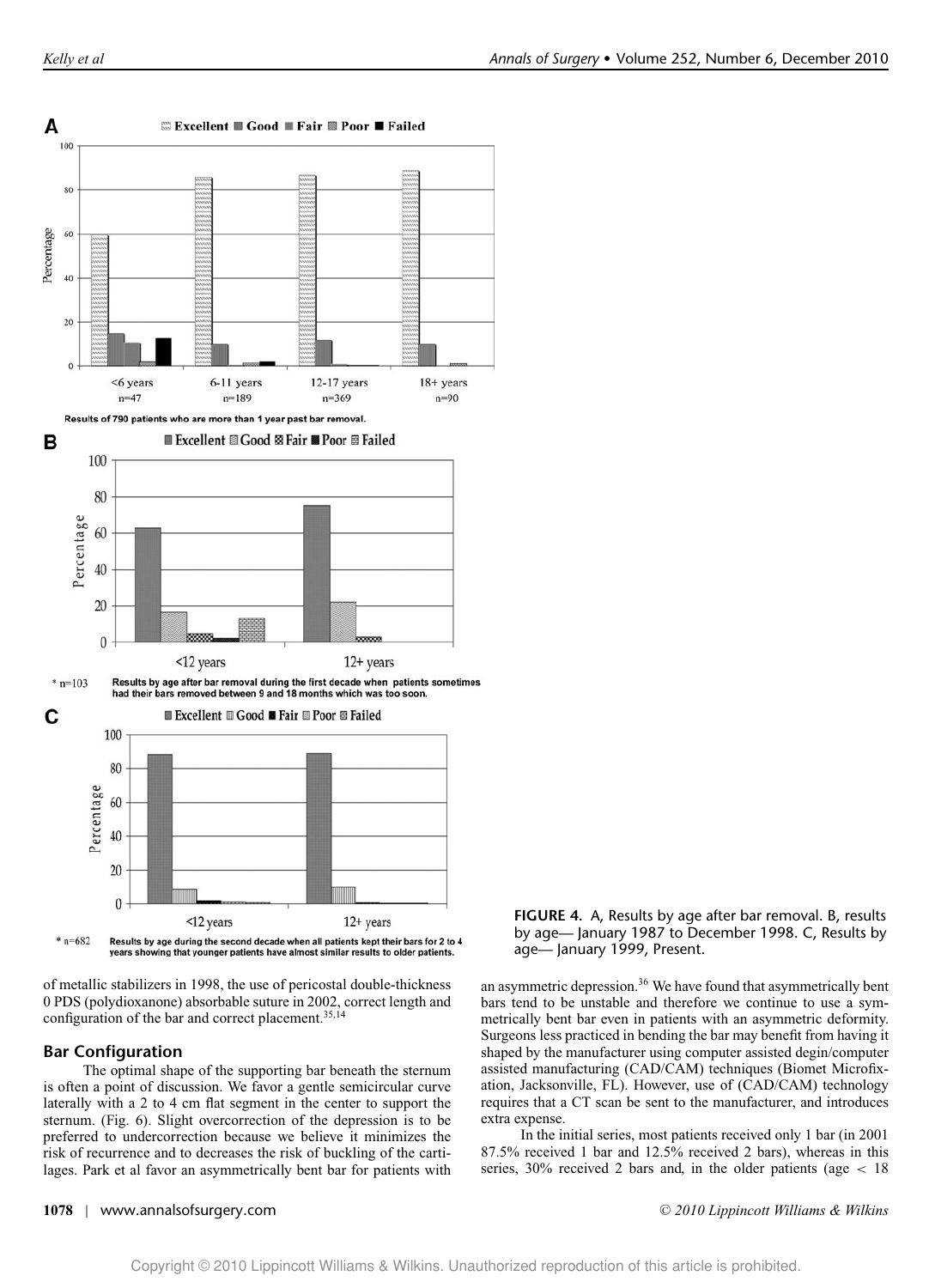



years), 51% received 2 or more bars. A second bar should usually be added in older patients, taller patients, when the depression is a trench which extends well above the nipples, in those with connective tissue disease, and after failed prior open repair. We think that the surgeon should have a low threshold for placement of a second bar as a second bar distributes the load over a wider area of the chest. In many patients, the correction may appear adequate with a single bar, while the patient is lying in an extended supine position on the operating table, but does not look as good when the patient is in the erect position and resumes his classic pectus posture, (kyphosis of the thoracic spine, forward sloping shoulders, and a protuberant abdomen). We have rarely, if ever, regretted inserting a second bar, but sometimes wished that it had been placed.



**FIGURE 5.** Results after bar removal by length of time bar in-situ.

**FIGURE 6.** Optimal bar configuration is demonstrated by the middle bar. Rectangular stabilizer is preferred over the triangular stabilizer.

Thoracoscopy was introduced in 1998 and there has not been a single cardiac or pulmonary injury in over 1000 primary repair cases. Thoracoscopy is therefore highly recommended. Placing a 5 mm diameter trocar to pass a high-resolution camera into the thorax adds little to the complexity and duration of the operation. The improvement in safety by showing clearly the relation of the deformed sternum and the heart is dramatic.<sup>37</sup> We insert the scope on the right, others prefer the left and some use bilateral thoracoscopy. A 30 degree scope works very well if there is a deep depression. Several techniques for improving visualization by thoracoscopy have been developed elsewhere: bilateral placement of scopes; introducing the scope through the same opening made to put the dissector in the chest, and application of flexible endoscopes.38–42

## © 2010 Lippincott Williams & Wilkins

# <sup>C</sup> *2010 Lippincott Williams & Wilkins* www.annalsofsurgery.com | **1079**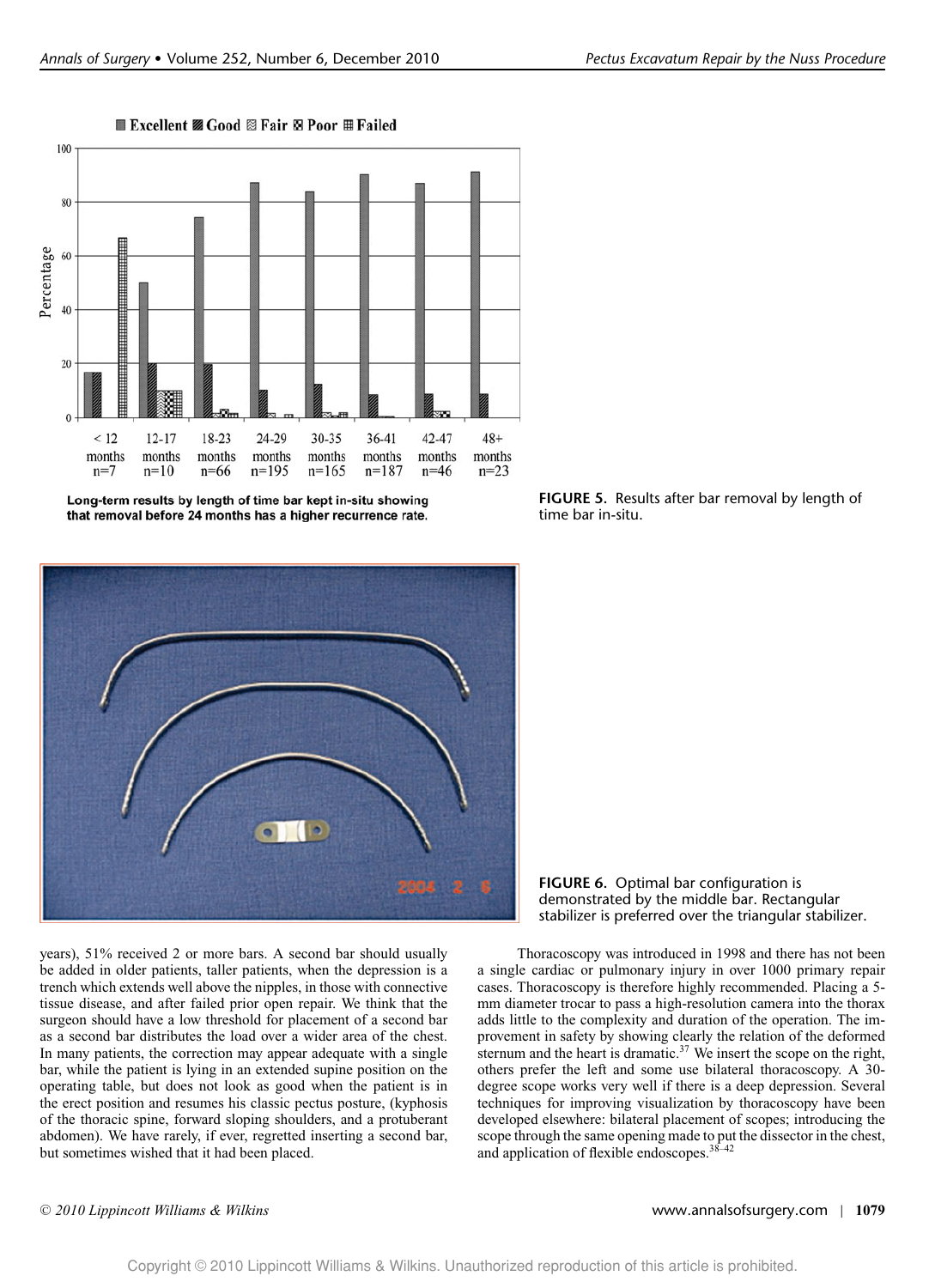If visualization of the space between the heart and the sternum is poor, techniques to lift the sternum up off the heart should be employed. Incision below the xiphoid to allow a bone hook to pull the sternum anteriorly; sweeping a finger under the sternum, allowing a finger to guide the dissection; or use of the suction cup apparatus developed in Germany all may be helpful.<sup>10</sup>

Patients with a rigid anterior chest wall following previous open pectus repair, and especially if they also suffer from asphyxiating chondrodystrophy are not good candidates for a Nuss operation.

Hemothorax may occur as an acute phenomenon in the first 24 hours after surgery and for that reason we recommend obtaining a chest x-ray on the first morning after surgery. It may also infrequently occur several months later either secondary to trauma or rarely spontaneously and has been described by other centers.<sup>43-45</sup> Despite the fact that we have many patients who compete at a very high level in sports such as soccer, basketball, volleyball, skiing and even football we have had few problems with spontaneous hemothorax. As mentioned previously, there have been only 4 late hemothoraces, 2 of which were due to direct blows to the chest but vigilance is always reasonable and any patient who complains of persistent chest pain and dyspnea should have an urgent chest x-ray taken.

Allergy to nickel, cobalt, or chromium occurs in approximately 13% of the population. Patients with a prior history of metal allergy, those with a family history of metal allergy, those who test positive to nickel, cobalt or some other constituent of stainless steel and patients who suffer from eczema should receive a titanium bar.<sup>8,46</sup> A skin patch test (T.R.U.E.-test) can be applied in the surgeon's office or the patient can be evaluated by an allergist.<sup>47,48</sup> The titanium bar is not very malleable. It is thought that irregularities of the titanium surface will cause tissue ingrowth (as with cementless joint prosthesis). Therefore, it must be shaped by the manufacturer in advance of the surgery utilizing CAD/CAM techniques and is polished at the factory. The stabilizer used with the titanium bar must also be of titanium, and it should be secured to the main bar with a heavy nonabsorbable suture such as Prolene (polypropylene) instead of stainless steel wire. Any modification made to the titanium bar at the operating table should be done without scratching the polished surface.

Thoracic epidural analgesia utilizing bupivacaine and fentanyl is very effective in controlling pain by numbing the chest while resulting in only minor degrees of sedation and has been the mainstay of our postoperative pain management since 1994. Patient controlled analgesia pumps can serve when the epidural route cannot be used. We have had 1 instance of lower extremity paralysis with residual loss of bowel and bladder control following thoracic epidural catheter placement in over a thousand cases. Very extensive radiologic and neurologic evaluation found no fault with the epidural catheter placement and fortunately the patient has regained the ability to walk, but still needs to catheterize the bladder. This unusual complication of epidural analgesia was subsequently reported by others.<sup>49</sup> Pain management in adults is similar to that in children. Since this report was submitted for publication, there has been a second occurrence of lower extremity paralysis after thoracic epidural catheter use. Extensive evaluation disclosed no fault with placement or use. Accordingly, we now utilize patient controlled analgesia (PCA) pain relief.

Activity restriction after surgery is important to prevent bar displacement and consists of restriction from all sports for a minimum of 6 weeks post repair. After 6 weeks, patients may slowly resume noncontact aerobic activities and by 3 months they may resume competitive sports. We have many patients who play high level, competitive sports in high school and college without difficulty. However, if patients start too soon, before the scar tissues has matured, bar displacement may occur. Generally, even very vigorous activities are well tolerated 6 months after operation, except for heavy contact sports such as boxing, American football, ice-hockey, or other similarly bruising activities which are not permitted.

Presently, we favor bar removal no sooner than 24 months after corrective surgery, because during our early learning experience recurrences followed when the bar was removed before 24 months post repair. The date of removal varies between 2 and 4 years depending on surgeon preference, rate of growth (bar should be removed if the patient grows more than 8 inches) and family circumstances. Bar removal 2 years or more after operation has been associated with a very low recurrence rate.

The minimally invasive repair of pectus excavatum has become a standard of care in the decade since it was first published. Several centers worldwide have now reported large experiences with the operation, showing that the procedure can be performed safely and effectively. Several studies have demonstrated improved exercise tolerance and performance including a multicenter study report.<sup>15,27</sup>

# **ACKNOWLEDGMENTS**

*The authors thank Erin McGuire, MS (Statistical analysis), Trisha Arnel (English language usage and editing), and Kristal Sullivan, Rachel King, Barbara Swoveland (Nursing leadership).*

#### **REFERENCES**

- 1. Nuss D, Kelly RE Jr, Croitoru DP, et al. A 10 year review of a minimally invasive technique for the correction of pectus excavatum. *J Pediatr Surg.* 1998;33:545–552.
- 2. Kelly RE JR. Pectus excavatum: historical background, clinical picture, pre-operative evaluation and criteria for operation. *Semin Pediatr Surg.* 2008;17:181–193.
- 3. Engum S, Rescorla F, West K, et al. Is the grass greener? Early results of the Nuss procedure. *J Pediatr Surg.* 2000;35:246–251.
- 4. Huddleston CB, Pectus excavatum. *J Thorac Cardiovasc Surg.* 2004;16:225– 232.
- 5. Jaroszewski D. Despite many years of successful surgical repair, the field of pectus deformity remains controversial. *Ann Thorac Surg.* 2008;86:952–957.
- Robicsek Fokin A. How not to do it: restrictive thoracic dystrophy after pectus excavatum repair. *Interactive Cardiovasc Thorac Surg.* 2004;3:566–568.
- 7. Antonoff MB, Erickson AE, Hess DJ, et al. When patients choose—comparison of Nuss, Ravitch and Leonard procedures for primary repair of pectus excavatum. *J Pediatr Surg.* 2009;44:1113–1119.
- 8. Rushing GD, Goretsky MJ, Kelly RE Jr. et al. When it is not an infection: metal allergy after the Nuss procedure for repair of pectus excavatum. *J Pediatr Surg* 2007;42:93–97.
- 9. Nuss D. Minimally invasive surgical repair of pectus excavatum. *Semin Pediatr Surg.* 2008;17:209–217.
- 10. Schier F, Bahr M, Klobe E. The vacuum chest wall lifter: an innovative, nonsurgical addition to the management of pectus excavatum. *J Pediatr Surg* 2005;40:496–500.
- 11. Boia E, Holcomb G, Popoiu C, et al. The surgical treatment of pectus excavatum in children pediatric endosurgery and innovative techniques. 2004;8:254–259.
- 12. Nuss D, Kuhn A, Obermeyer R. Our approach to MIS repair of the pectus excavatum. *Contem Surg.* 2007;63:444–453.
- 13. Nuss D, Kelly RE Jr. Minimally invasive surgical correction of chest wall deformities in children (Nuss Procedure). *Adv Pediatr*. 2008;i55:395–410.
- 14. Croitoru DP, Kelly RE Jr, Nuss D, et al. Experience and modification update for the minimally invasive Nuss technique for pectus excavatum repair in 303 patients. *J Pediatr Surg*. 2002;37:437–445.
- 15. Kelly RE Jr, Shamberger R, Mellins R, et al. Prospective multicenter study of surgical correction of pectus excavatum: design, perioperative complications, pain and baseline pulmonary function facilitated by internet-based data collection. *J Am Coll Surg.* 2007;205:205–216.
- 16. Cucchiaro G, Adzick SN, Rose JB, et al. A comparision of epidural Bupivacaine-Fentanyl and Bupivacaine-Clonidine in children undergoing the Nuss procedure. *Anesth Analg.* 2006;103:322–327.
- Weber T, Mätzl J, Rokitansky A, et al. Superior postoperative pain relief with thoracic epidural analgesia versus intravenous patient-controlled analgesia after minimally invasive pectus excavatum repair. *J Thorac Cardiovasc Surg.* 2007;134:865–870.

## 1080 | www.annalsofsurgery.com

## <sup>C</sup> *2010 Lippincott Williams & Wilkins*